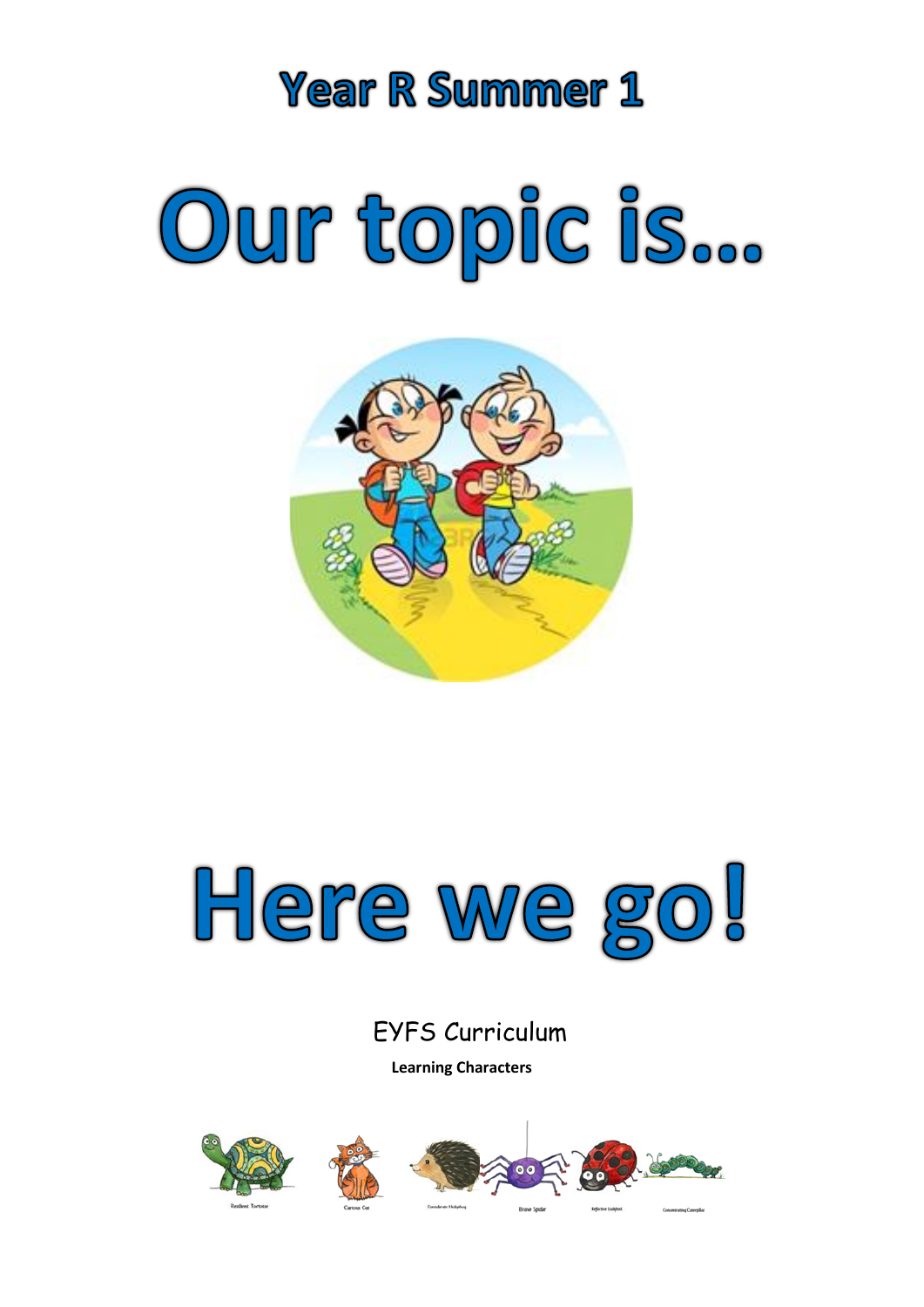# **EARLY YEARS FOUNDATION STAGE CURRICULUM**



THE RECEPTION YEAR MARKS THE END OF THE CHILDREN'S FOUNDATION STAGE EDUCATION, BEFORE THEY MOVE TO KEY STAGE 1. THERE ARE SEVEN AREAS OF LEARNING IN THE EYFS. ALL AREAS OF LEARNING AND DEVELOPMENT ARE OF EQUAL IMPORTANCE AND ARE INTER-CONNECTED.



#### Supporting your child's learning at home

The most effective way of supporting your child's learning is by taking an interest in what they are doing, and of course continuing with reading and number practise. This leaflet should give you a starting point for talking about what learning your child is doing at school. There are ideas below to support their learning at home.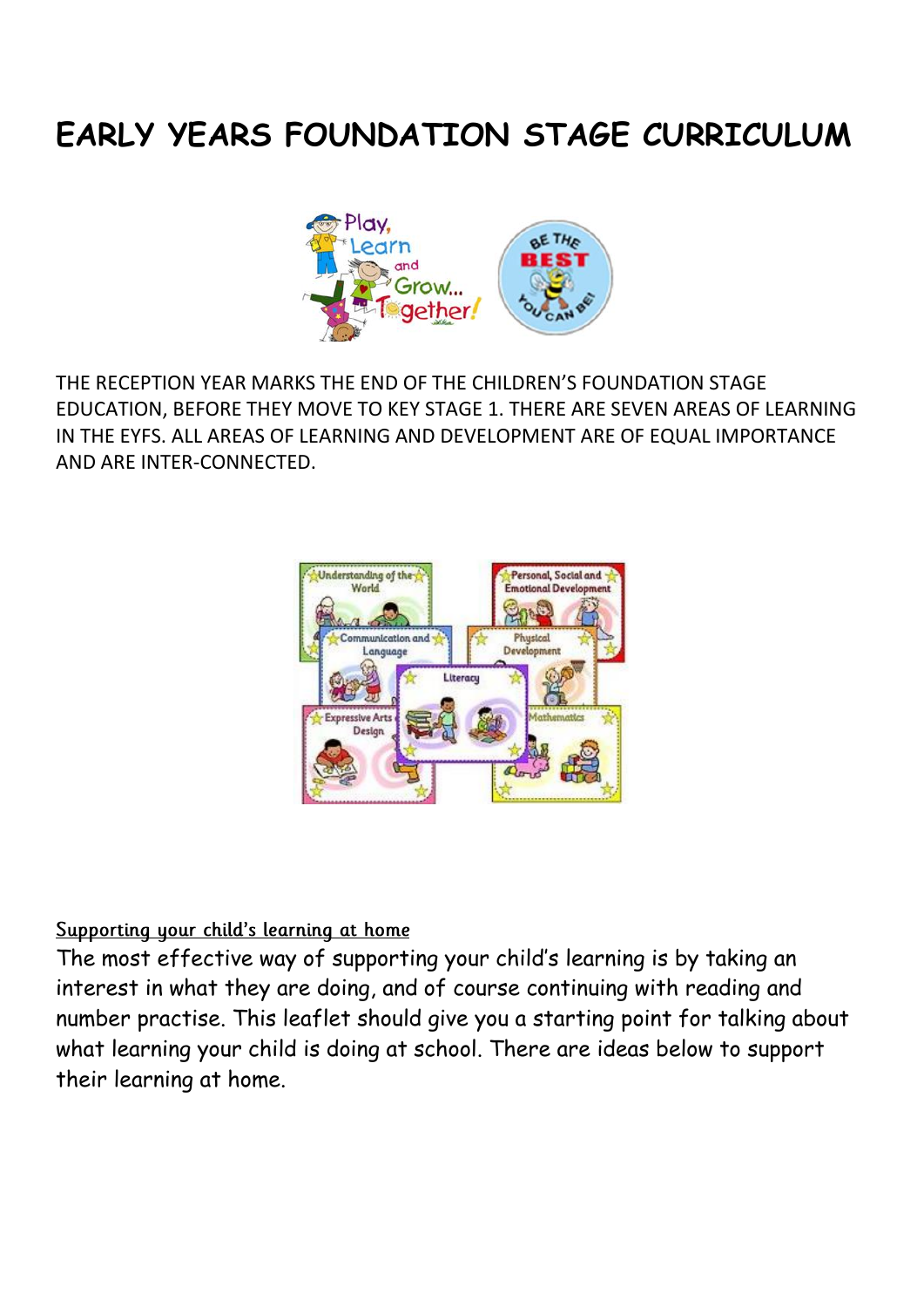#### **Personal Social and Emotional Development**

We will continue to celebrate our enjoyment of living and learning. How am I feeling? Who are my friends? We will also be continuing with 'Trick box' – stand tall. This trick teaches the children to recognise the power of body language in themselves and in others. When we are feeling worried, upset or anxious about something, our bodies can express this in certain ways. But when we feel confident, we show this by having a strong core and by 'standing tall.' Actively trying to adjust our posture and stand tall, even when we're not feeling this way, can have a positive impact on the way we feel. Try it yourselves at home; 'shoulders back, head up and stand tall!'



## **Communication and Language Development**

Friendship are formed when people take the time to share and learn more about each other. This happens more naturally in our children and it is what cements those bonds between them. It is good to talk to your children, listen to their daily stories and share some of their news and adventures. Now, we have longer and warmer days, when you are out, please remember to collect photographs of your visits for sharing with us on ClassDojo. The children love small talk with their friends about their adventures; it is what make us unique and interesting.

**At home, you could:**

**Keep posting on Class dojo 'weekend adventures'** 

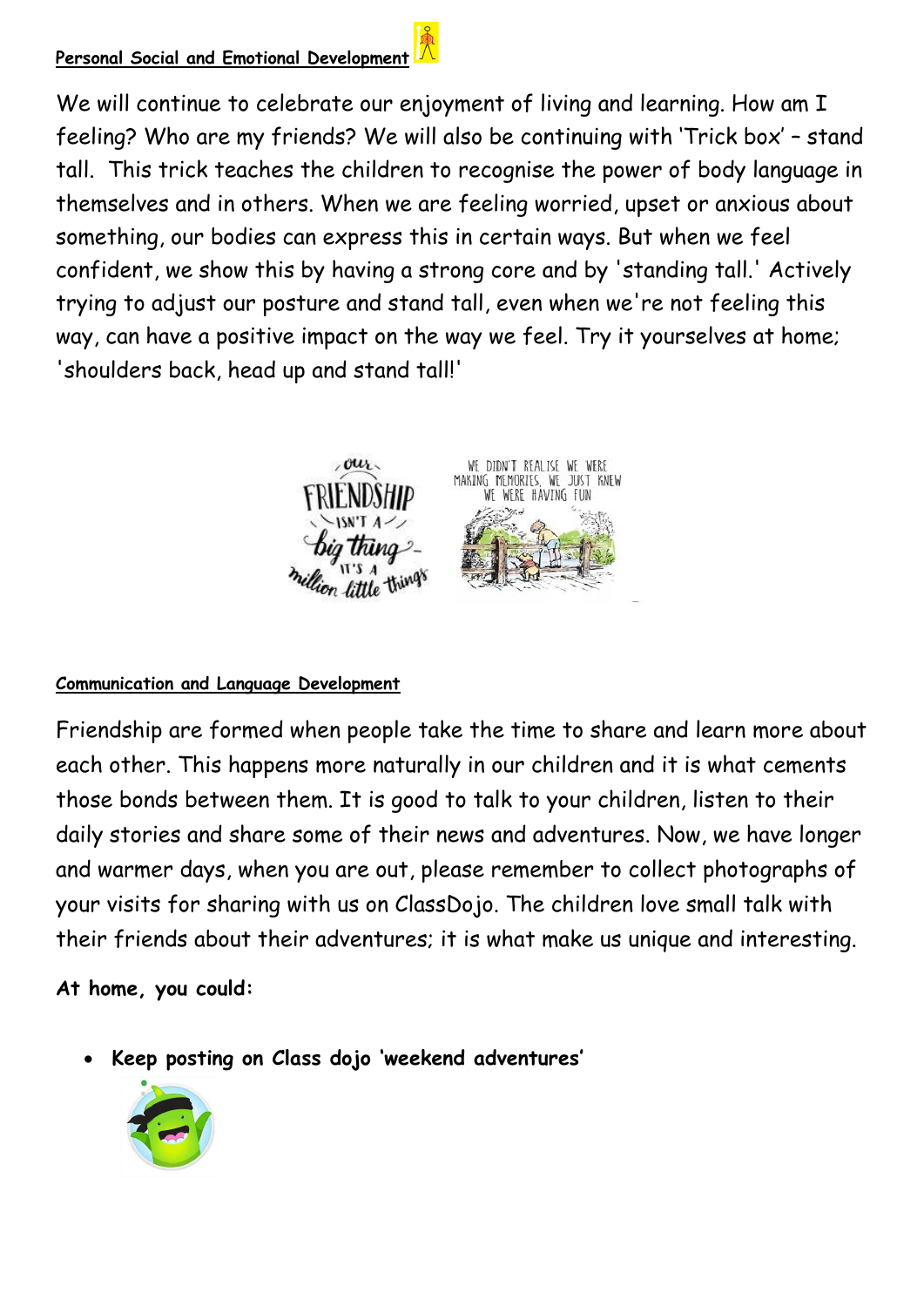

#### **Physical Development**

This half term Year R will be revisiting our 'Get Ready, Start and Stop' positions and continuing with ball skills. We will practise these skills through individual and fun team games. 5 a day t.v will also remain an active part of the weekly programme.

**At home, you could:**

- **Practise throwing and catching skills:- start with a ballon/beachball/large balls/smaller balls**
- **Purchase a skipping rope and begin to learn to skip**





#### **Understanding the World**

Here we go! We will be looking at interesting local places around town. We will use Google maps to see where we all live and to look at places we visit. It helps our children to form knowledge and understanding about our local environment and the community in which they live. We will be using stories to go on imaginative adventures visiting many different environments and places. We will continue to look at 'People who help us' this half term we will look at 'Police'

#### **At home, you could:**

- Look at some maps of places you have visited or when out and about local town boards
- Talk about 'Alton' and the town we live in visit some of its unique places of interest:

| Flood Meadows   | Kings Pond              | Jane Austen house in Chawton |                |
|-----------------|-------------------------|------------------------------|----------------|
| Watercress line | Mill Farm in Holybourne |                              | Ackender Woods |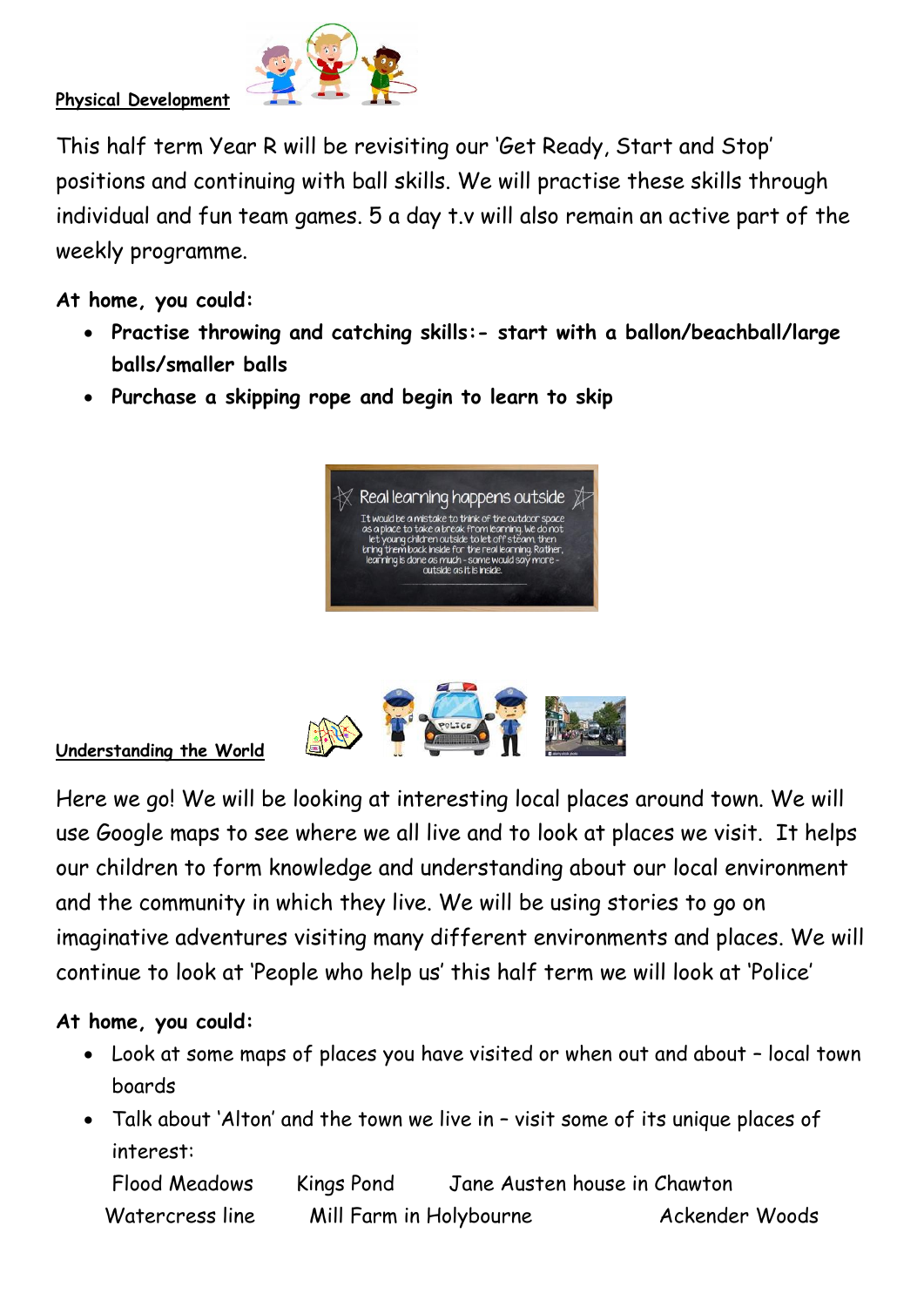

#### **Literacy Development**

"Teach the writer, not the writing.' We are looking closely at are writing skills, beginning our sentences with Capital letters, using finger spaces between our words and finishing with a full stop. The children all understand their personal target known to them as 'pink to think' and we reflect on these with them during the writing sessions. We will also identify and celebrate any 'green to be seen' where they have remembered to use their writing skills. Please keep sharing the tricky truck words and 'bug bingo' words to help develop their sentence writing. Together these two schemes help your child during their reading and writing sessions. Use the following method to help them - Look, Say, Cover, Write, and Check! We will continue to write daily sentences using our 'phonic sounds and tricky words/bug words.' Thank you to everyone for your continued reading support. We are seeing the children enjoying their reading and challenging themselves with longer and more complicated sentences. Keep looking at the vowel 'digraphs' and known words in the text to support more fluency and pace. They do not have to sound out EVERYTHING NOW!



#### **At home you could:**

- Continue reading with your child regularly and practising the phonic sounds in the Reading Diary.
- Expand your child's vocabulary by discussing more challenging and exciting words when reading to them.
- Speak to your child about what they are reading and encourage them to think about what might happen next or to consider why a character may be feeling as they are. This will help with their inference skills.
- Keep learning ladybird words.
- Practise handwriting letter families:

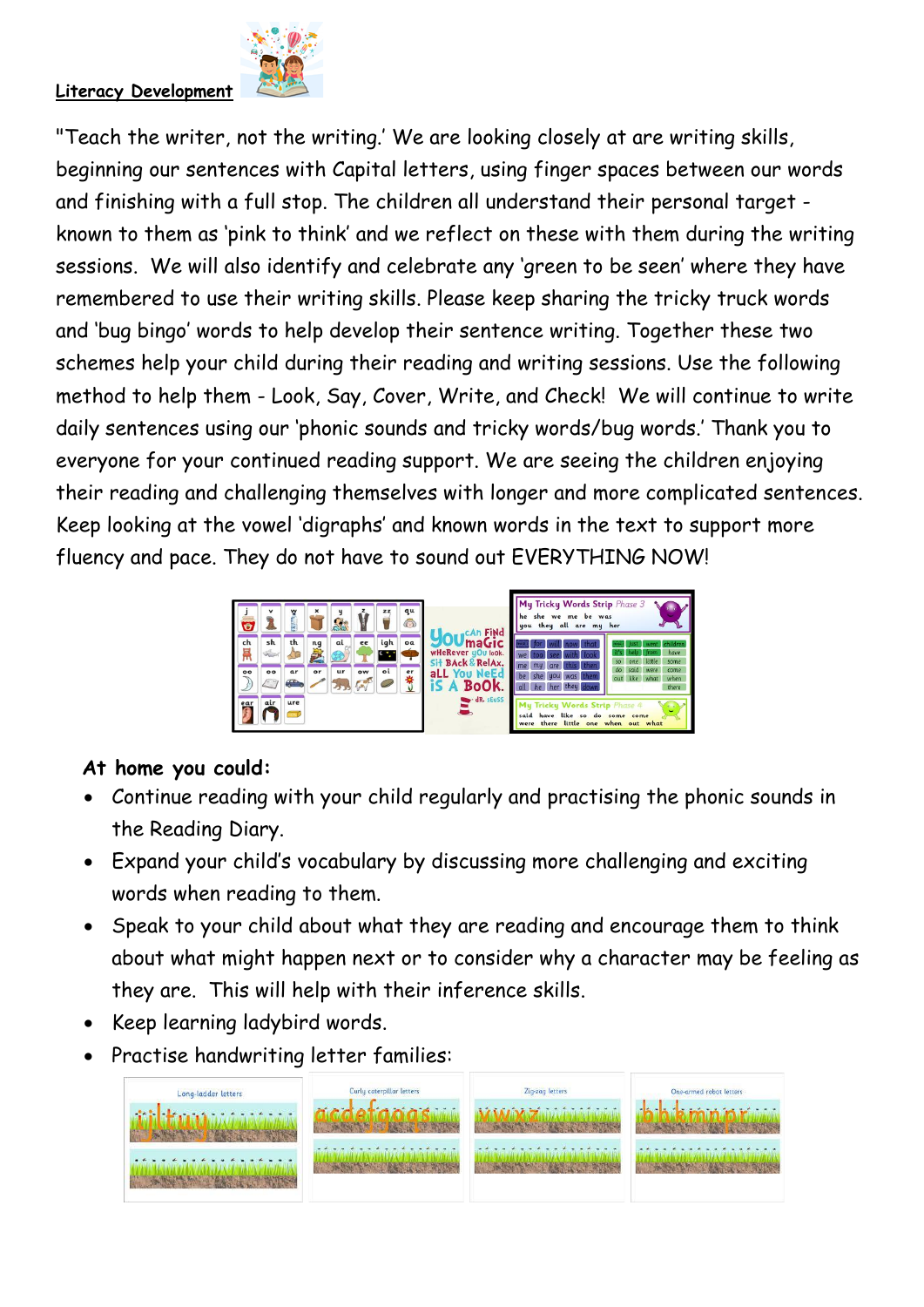

#### **Mathematical Development**

So much to cover and so little time – we will return to time and move onto looking at numbers on clocks! The children will revisit 'Days of the week' so please keep chanting the song to help them remember the sequence. Mr. R.'s Songs for Teaching

Now it's getting complicated!' We will be looking at number relationships. Half of 10 is 5, 10 take away  $5 = 5$  and even opposites attract - double  $5$  is 10 and  $5 + 5 = 10$  Some of our 5 min daily maths sessions Maths Rocks will be recalling these number facts. It is so vital that the children get a real value of the number sequences especially those tricky teen numbers. We practice daily chanting of our numbers up and down to 20 and beyond……………………………………

## Great song:<https://www.youtube.com/watch?v=uedvwH6Ay18>

We will also concentrate a large proportion of time still visiting number families:

'How can you make the number 6'  $1+1+1+1+1=6$ ,  $2+2+2=6$ ,  $4+2=6$ ,  $3+3=6$ ,  $5+1=6$  So many combinations but so important to understand that there is not 1 correct answer to make things EQUAL but many alternatives.

We also start chanting our numbers in: 2's, 5's and 10's

## **At home, you could:**

- Continue to practise chanting numbers in particular those 'teen' numbers
- Recap number bonds to 10 to ensure the children are secure remember the song
- Help your child with their maths challenges on class dojo.
- See what numbers you can spot when you're out and about.

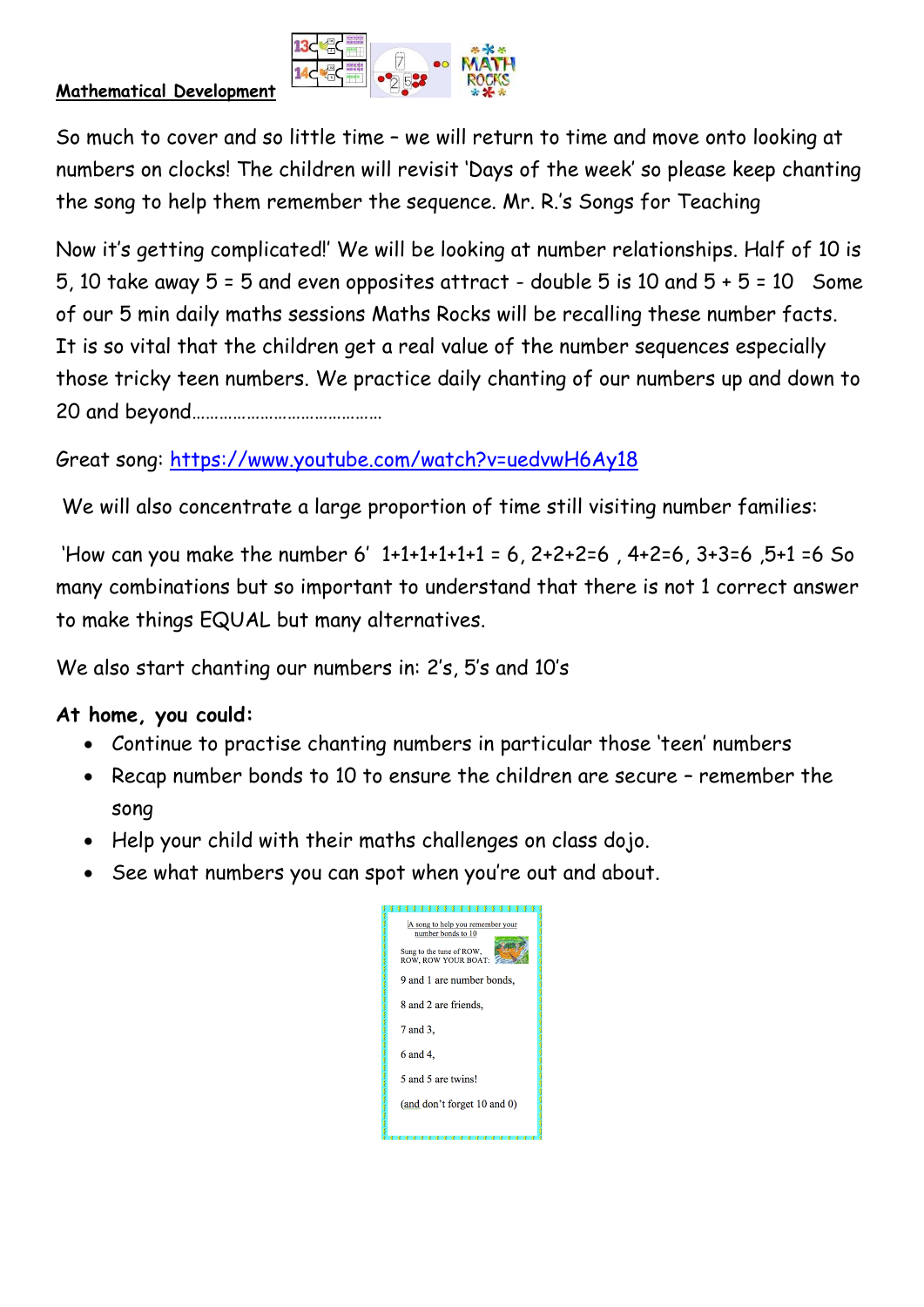

We use 'OUT OF THE ARK' primary school songs during our assemblies. The children love these vibrant, feel-good songs and we will be spending time within class learning the words and accompanying actions. Selections of clips are available on 'you tube' if you would like to share time and listen to them with your child at home. https://www.youtube.com/playlist?list=PLxybjfxLKz...9m

Our dedicated music time on a Wednesday follows 'charanga' music scheme



Summer 2: - Big Bear Funk – finding a pulse



Each Unit of Work focuses on the strands of musical learning which correspond with the national curriculum for music:

- 1. Listening and Appraising
- 2. Musical Activities
- a. Warm-up Games
- b. Singing
- c. Playing instruments
- d. Improvisation
- e. Composition
- 3. Performing